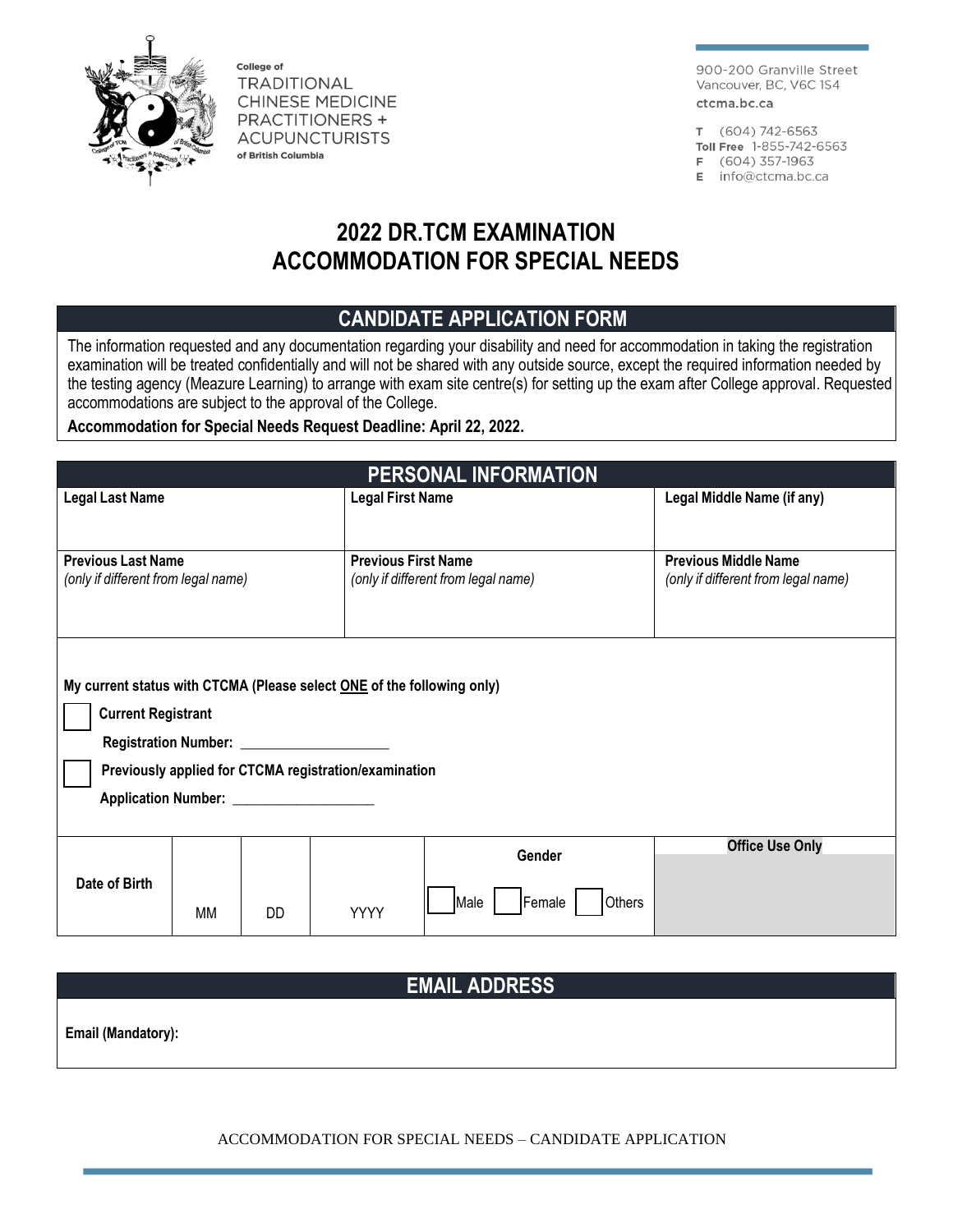### **EXAMINATION**

Dr.TCM Clinical Examination

| <b>DESCRIPTION OF GROUNDS FOR ACCOMODATION</b> |                                                                                                                                                                                                                                                                               |  |  |  |  |
|------------------------------------------------|-------------------------------------------------------------------------------------------------------------------------------------------------------------------------------------------------------------------------------------------------------------------------------|--|--|--|--|
| Check all that apply:                          |                                                                                                                                                                                                                                                                               |  |  |  |  |
|                                                | Disability due to a Cognitive and/or Psychological Condition<br>Disability due to a Physical and/or Medical Condition<br>Pregnancy- or Maternity-Related Need<br>Temporary Physical Impairment or Condition<br>Creed (including Religious Observance)<br><b>Family Status</b> |  |  |  |  |
|                                                | Other(s):                                                                                                                                                                                                                                                                     |  |  |  |  |

Please include any additional details related to the selected ground(s) in the space provided below. You must provide sufficient information to confirm the existence of a need for accommodation and the type(s) of accommodation requested.

NOTE: CTCMA uses the information solely for the purpose of addressing the accommodation request for the credentialing examination(s) and reasonably related purposes.

If you are requesting accommodation related to a disability, an illness, an injury, a medical condition, or a pregnancy- or maternity-related need, you will be required to provide medical information reasonably necessary to the provision of an accommodation. You may voluntarily provide more detailed information about your situation, including a specific diagnosis, if you feel comfortable doing so.

#### ACCOMMODATION FOR SPECIAL NEEDS – CANDIDATE APPLICATION